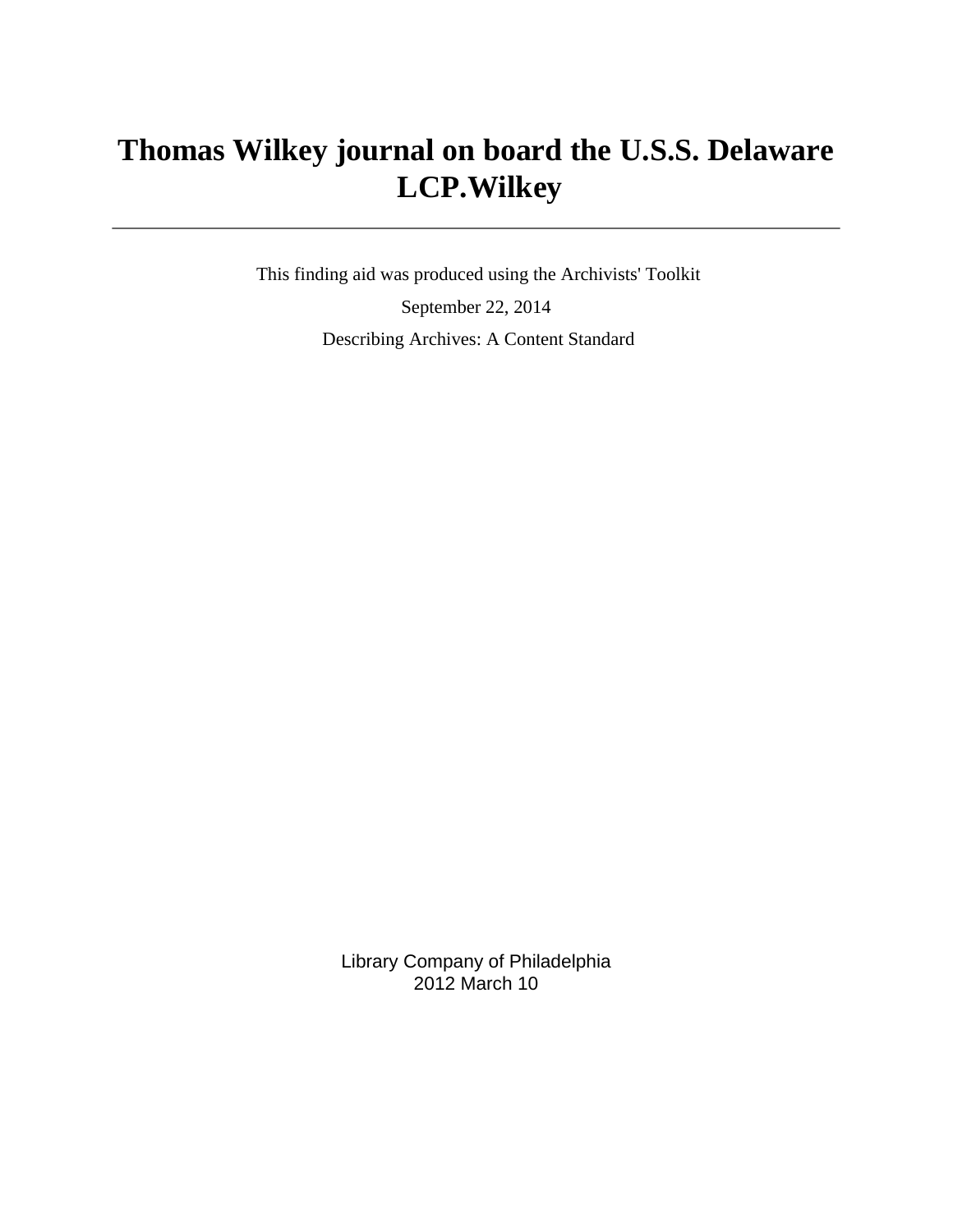# **Table of Contents**

 $\overline{\phantom{a}}$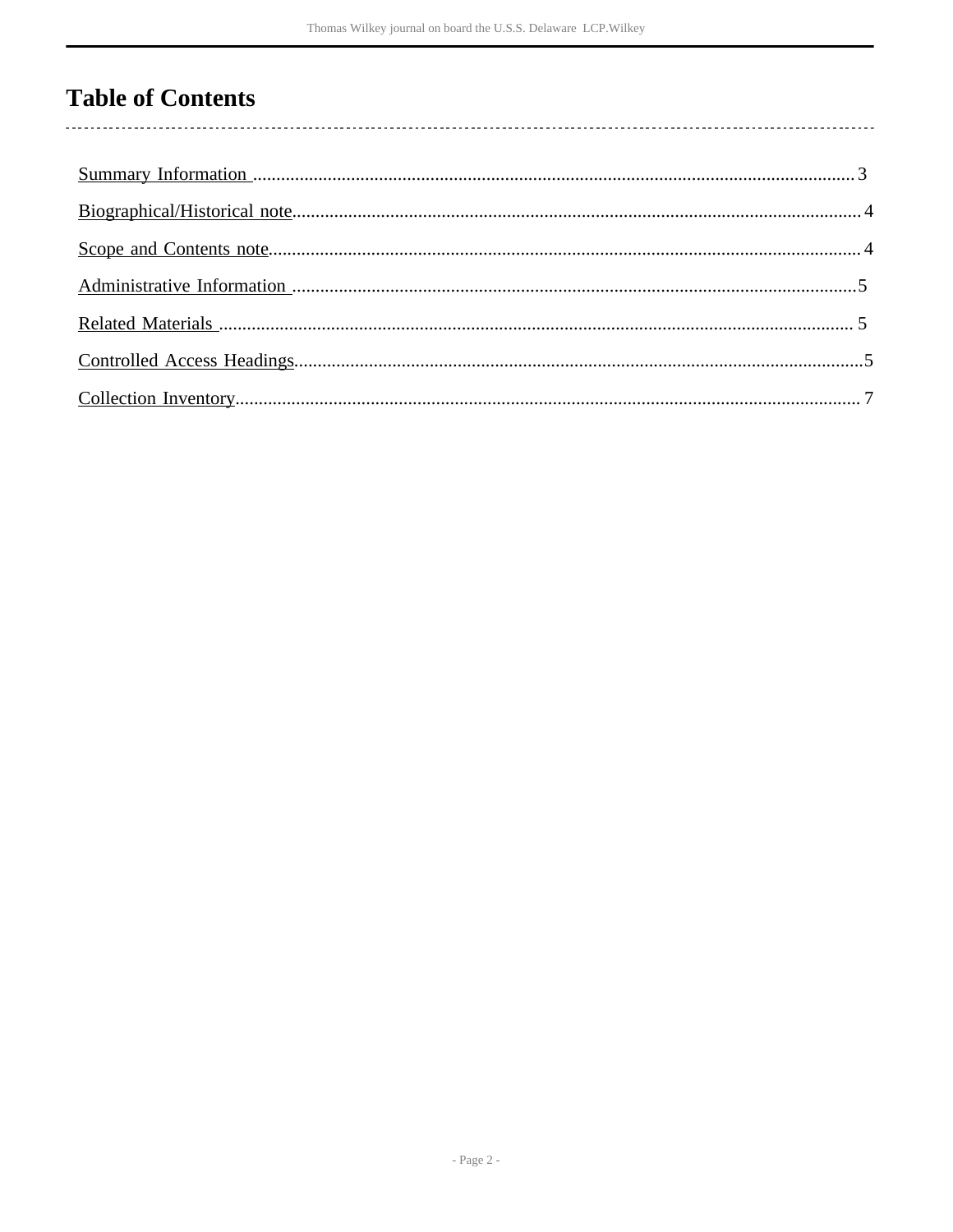# <span id="page-2-0"></span>**Summary Information**

| <b>Repository</b> | Library Company of Philadelphia                                                                                                                                                                                                                                                                                                                                                                                                                                                                                                                                                  |
|-------------------|----------------------------------------------------------------------------------------------------------------------------------------------------------------------------------------------------------------------------------------------------------------------------------------------------------------------------------------------------------------------------------------------------------------------------------------------------------------------------------------------------------------------------------------------------------------------------------|
| <b>Creator</b>    | Wilkey, Thomas                                                                                                                                                                                                                                                                                                                                                                                                                                                                                                                                                                   |
| <b>Title</b>      | Thomas Wilkey journal on board the U.S.S. Delaware                                                                                                                                                                                                                                                                                                                                                                                                                                                                                                                               |
| <b>Date</b>       | 1798                                                                                                                                                                                                                                                                                                                                                                                                                                                                                                                                                                             |
| <b>Extent</b>     | 1.0 volume                                                                                                                                                                                                                                                                                                                                                                                                                                                                                                                                                                       |
| Language          | English                                                                                                                                                                                                                                                                                                                                                                                                                                                                                                                                                                          |
| <b>Abstract</b>   | Thomas Wilkey served under Stephen Decatur (1752-1808) in the<br>United States Navy during the Quasi-War with France aboard the U.S.S.<br><i>Delaware.</i> During the course of the Quasi-War, the U.S.S. <i>Delaware</i><br>sailed between New York and the West Indies, protecting American ships<br>from the French privateers. Wilkey's journal contains daily records of<br>the U.S.S. <i>Delaware's</i> voyages in 1798, including weather conditions,<br>courses set, latitude and longitude, daily activities, and encounters with<br>other ships, including privateers. |

#### **Preferred Citation note**

[Description and date of item], Thomas Wilkey journal on board the U.S.S. *Delaware*, 1798, Library Company of Philadelphia.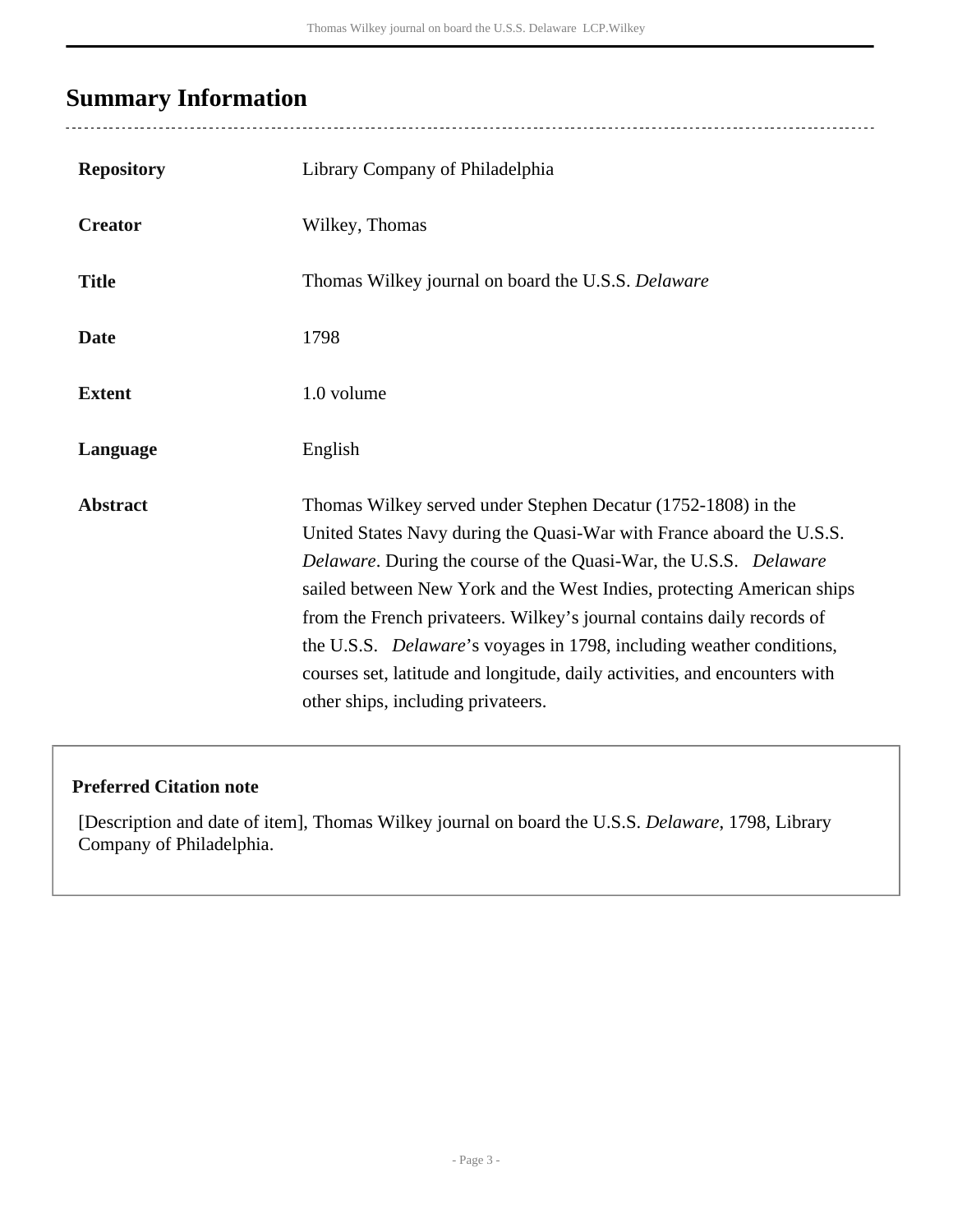## <span id="page-3-0"></span>**Biographical/Historical note**

Stephen Decatur (1752-1808) served in the United States Navy during the Quasi-War with France and commanded the U.S.S. *Delaware*. Originally a merchant shipper, Decatur served as a captain in the navy during the Revolutionary War. Following peace with Great Britain, Decatur returned to work with Gurney and Smith of Philadelphia and raised his family, including son, Stephen Decatur, Jr. (1779-1820) who would become a commodore of the United States Navy during the War of 1812. According to Parsons, "at the close of hostilities, when the officers, men and vessels of the navy were greatly reduced under the Peace Establishment Act, October 22nd, 1801, he was honorably discharged and retired to property he owned at Frankford, near Philadelphia."

The U.S.S. *Delaware* was purchased by the United States Navy on May 5, 1798 and sold in June 1801. According to the Dictionary of American Naval Fighting Ships, the U.S.S. *Delaware* "cruised to protect American merchant shipping from French privateers; guarded convoys during their approach to Philadelphia and New York; patrolled the West Indies; and escorted convoys into Havana," (Naval Historical Center). During the course of the Quasi-War, the U.S.S. *Delaware* captured the French privateer *La Croyable* on July 7, 1798 as well as several other privateering ships, including *Le Sans Pareil* and *Le Marsuin*, and with the U.S.S. *United States*, the *la Jaloux*.

Little is known about Thomas Wilkey who sailed on the U.S.S. *Delaware* under Decatur during 1798. However, it appears that he also served under Decatur on the U.S.S. *Philadelphia* and kept a log dating from May 28, 1800 to January 25, 1801 (log available at the Naval Historical Center).

#### **Bibliography:**

Naval Historical Center. Dictionary of American Naval Fighting Ships. http://www.history.navy.mil/ danfs/d3/delaware-ii.htm (accessed March 8, 2012)

Parsons, William Decatur. *The Decatur Genealogy*. New York, 1921. http://www.archive.org/stream/ decaturgeneal00pars/decaturgeneal00pars\_djvu.txt (accessed March 8, 2012)

## <span id="page-3-1"></span>**Scope and Contents note**

This collection consists of a single journal, written by Thomas Wilkey, that contains daily records of the U.S.S. *Delaware*'s voyages in 1798, including weather conditions, courses set, latitude and longitude, daily activities, and encounters with other ships including privateers.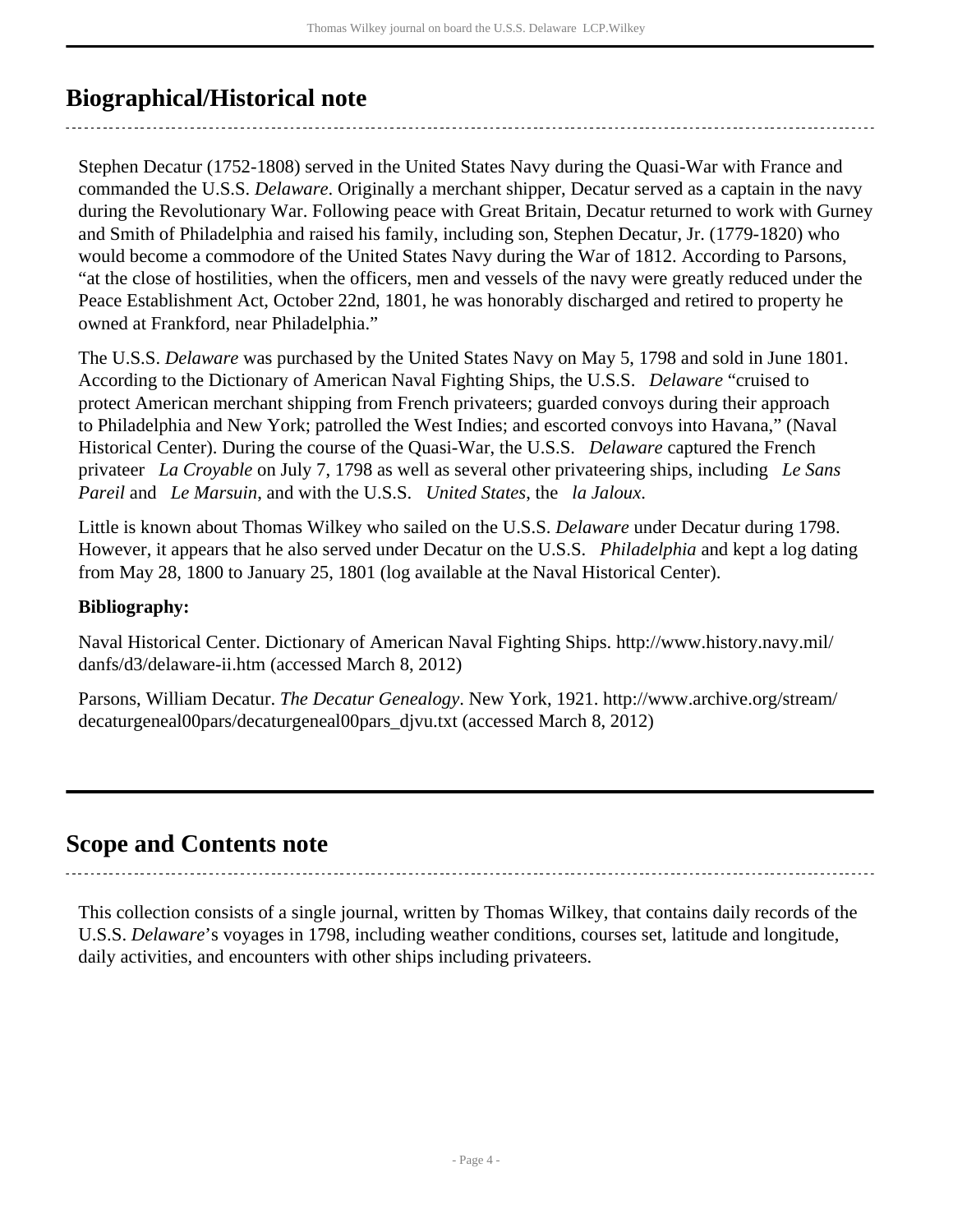## <span id="page-4-0"></span>**Administrative Information**

#### **Publication Information**

Library Company of Philadelphia 2012 March 10

#### **Conditions Governing Access note**

This collection is open for research use, on deposit at the Historical Society of Pennsylvania, 1300 Locust Street, Philadelphia, PA 19107. For access, please contact the Historical Society at 215-732-6200 or visit http://www.hsp.org.

#### **Conditions Governing Use note**

Copyright restrictions may apply. Please contact the Library Company of Philadelphia with requests for copying and for authorization to publish, quote or reproduce the material.

## <span id="page-4-1"></span>**Related Materials**

#### **Related Archival Materials note**

Naval Historical Center:

Inventory of the Naval Records Collection of the Office of Naval Records and Library, R.G. 45.

### <span id="page-4-2"></span>**Controlled Access Headings**

#### **Corporate Name(s)**

- Delaware (Ship).
- United States. Navy.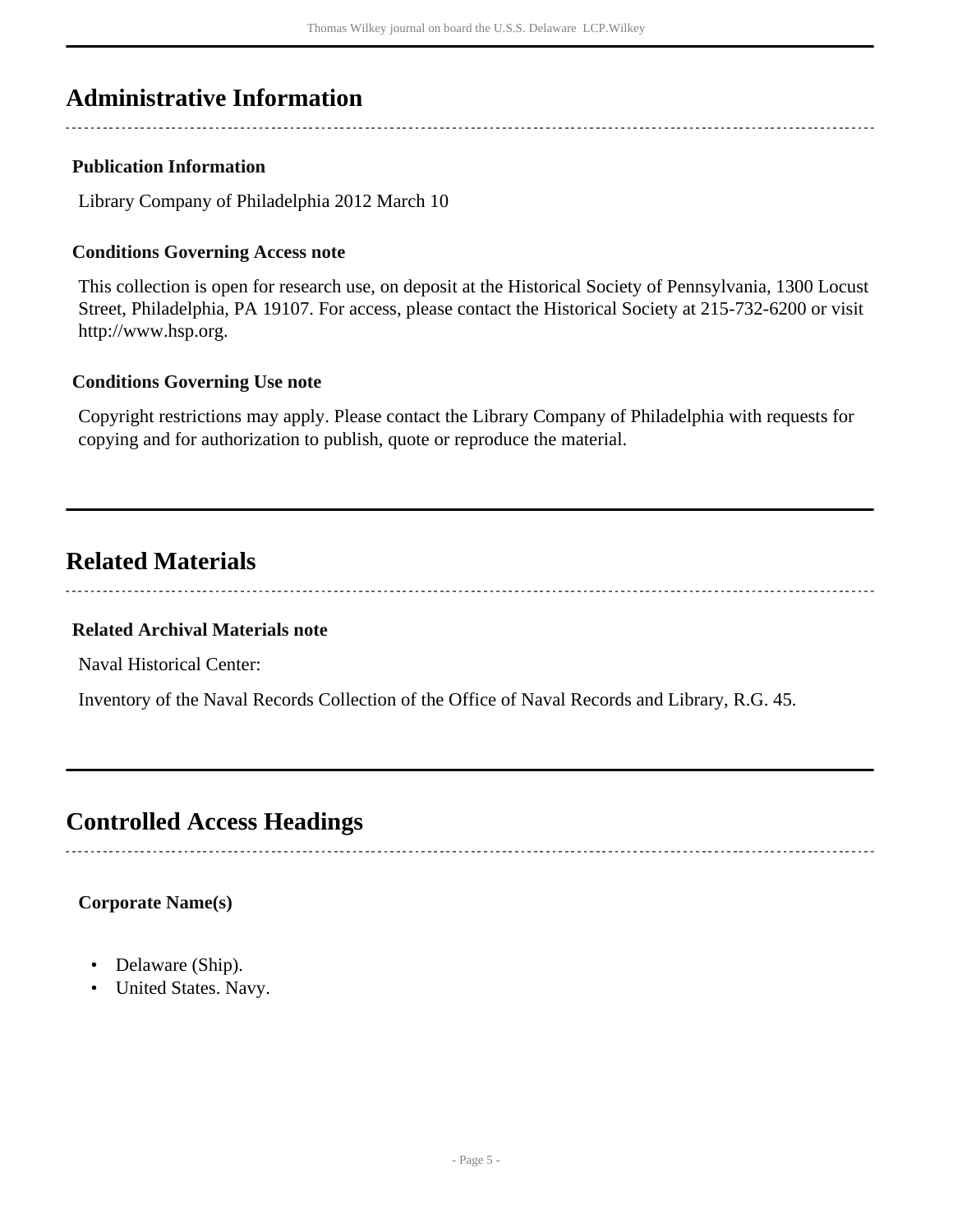### **Genre(s)**

• Journals (accounts)

#### **Personal Name(s)**

• Decatur, Stephen, 1752-1808

#### **Subject(s)**

- Privateering
- Sailors
- United States--History--1797-1801